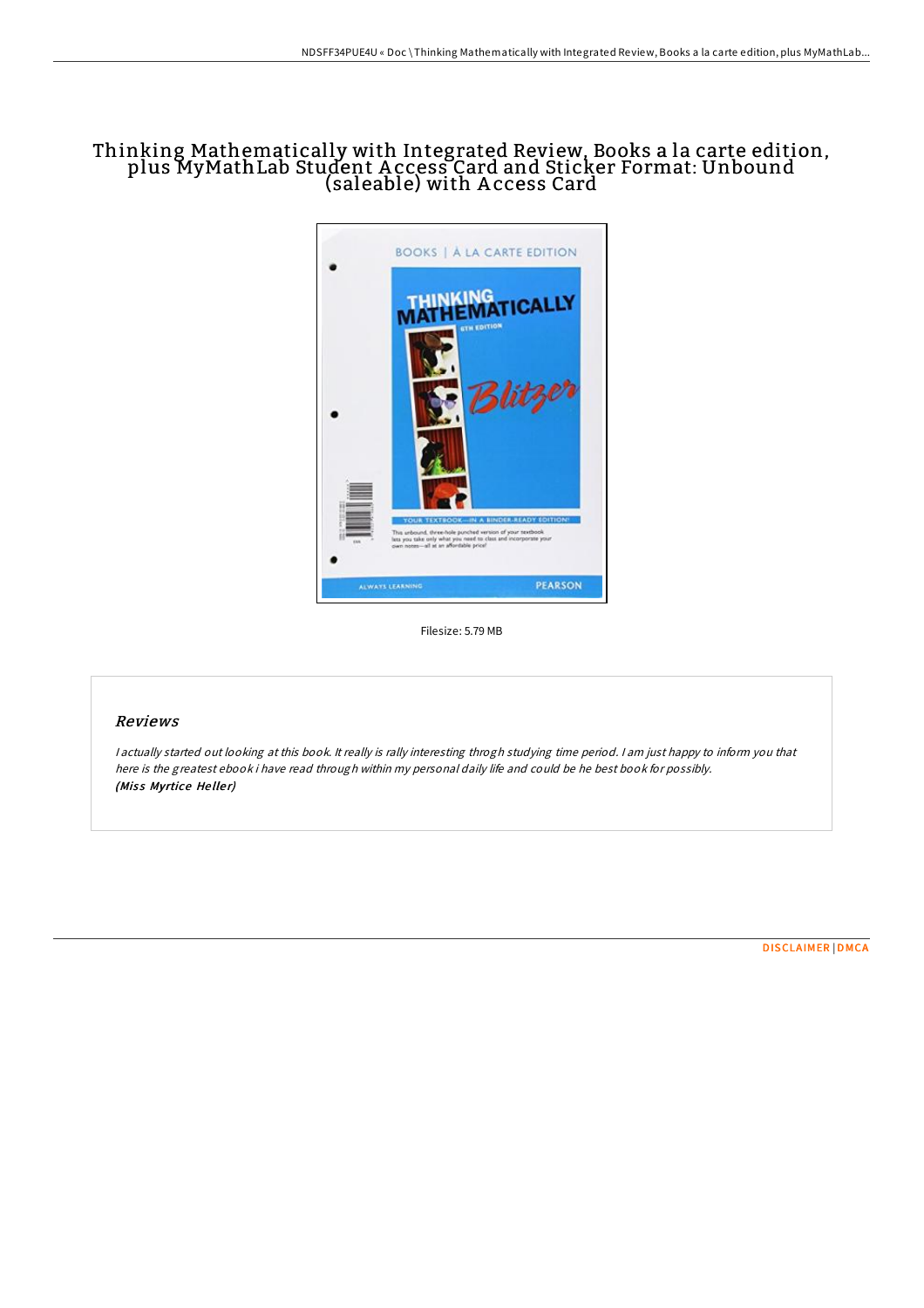## THINKING MATHEMATICALLY WITH INTEGRATED REVIEW, BOOKS A LA CARTE EDITION, PLUS MYMATHLAB STUDENT ACCESS CARD AND STICKER FORMAT: UNBOUND (SALEABLE) WITH ACCESS CARD



To get Thinking Mathematically with Integrated Review, Books a la carte edition, plus MyMathLab Student Access Card and Sticker Format: Unbound (saleable) with Access Card eBook, remember to access the link beneath and save the ebook or get access to other information that are have conjunction with THINKING MATHEMATICALLY WITH INTEGRATED REVIEW, BOOKS A LA CARTE EDITION, PLUS MYMATHLAB STUDENT ACCESS CARD AND STICKER FORMAT: UNBOUND (SALEABLE) WITH ACCESS CARD ebook.

Prentice Hall. Condition: New. Brand New.